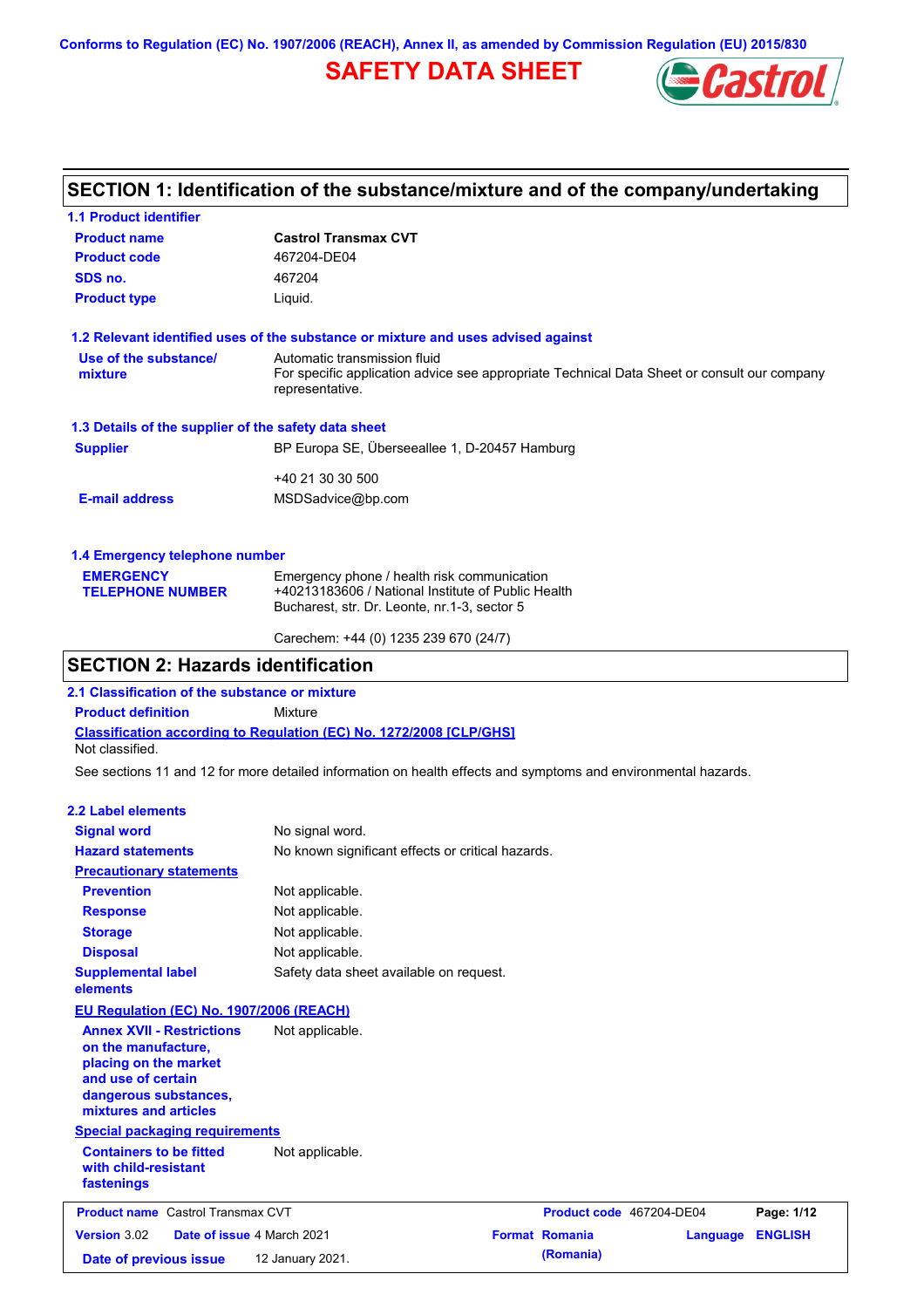### **SECTION 2: Hazards identification**

| <b>Tactile warning of danger</b>                                                                                         | Not applicable.                                                                                               |
|--------------------------------------------------------------------------------------------------------------------------|---------------------------------------------------------------------------------------------------------------|
| 2.3 Other hazards                                                                                                        |                                                                                                               |
| <b>Results of PBT and vPvB</b><br>assessment                                                                             | Product does not meet the criteria for PBT or vPvB according to Regulation (EC) No. 1907/2006.<br>Annex XIII. |
| <b>Product meets the criteria</b><br>for PBT or vPvB according<br>to Regulation (EC) No.<br><b>1907/2006, Annex XIII</b> | This mixture does not contain any substances that are assessed to be a PBT or a vPvB.                         |
| Other hazards which do<br>not result in classification                                                                   | Defatting to the skin.                                                                                        |

## **SECTION 3: Composition/information on ingredients**

**3.2 Mixtures**

#### Mixture **Product definition**

Highly refined base oil (IP 346 DMSO extract < 3%). Proprietary performance additives.

| <b>Product/ingredient</b><br>name                                                                                                                                                                                                                                       | <b>Identifiers</b>                                                                               | $\frac{9}{6}$ | <b>Regulation (EC) No.</b><br>1272/2008 [CLP] | <b>Type</b> |
|-------------------------------------------------------------------------------------------------------------------------------------------------------------------------------------------------------------------------------------------------------------------------|--------------------------------------------------------------------------------------------------|---------------|-----------------------------------------------|-------------|
| Distillates (petroleum), hydrotreated<br>light paraffinic                                                                                                                                                                                                               | REACH #: 01-2119487077-29 ≥25 - ≤50<br>$EC: 265-158-7$<br>CAS: 64742-55-8<br>Index: 649-468-00-3 |               | Asp. Tox. 1, H304                             | [1] [2]     |
| Distillates (petroleum), hydrotreated<br>heavy paraffinic                                                                                                                                                                                                               | REACH #: 01-2119484627-25<br>EC: 265-157-1<br>CAS: 64742-54-7<br>Index: 649-467-00-8             | $≥25 - ≤50$   | Not classified.                               | $[2]$       |
| 2-Propenoic acid, 2-methyl-, butyl<br>ester, polymer with N-[3-<br>(dimethylamino)propyl]-2-methyl-<br>2-propenamide, dodecyl 2-methyl-<br>2-propenoate, eicosyl 2-methyl-<br>2-propenoate, hexadecyl 2-methyl-<br>2-propenoate and octadecyl 2-methyl-<br>2-propenoate | CAS: 176487-46-0                                                                                 | ~10           | Eye Irrit. 2, H319                            | $[1]$       |
| Lubricating oils (petroleum), C15-30,<br>hydrotreated neutral oil-based                                                                                                                                                                                                 | REACH #: 01-2119474878-16 ≤3<br>EC: 276-737-9<br>CAS: 72623-86-0<br>Index: 649-482-00-X          |               | Asp. Tox. 1, H304                             | [1] [2]     |
| Distillates (petroleum), hydrotreated<br>light paraffinic                                                                                                                                                                                                               | REACH #: 01-2119487077-29<br>EC: 265-158-7<br>CAS: 64742-55-8<br>Index: 649-468-00-3             | ב≥            | Not classified.                               | $[2]$       |

### **See Section 16 for the full text of the H statements declared above.**

### **Type**

[1] Substance classified with a health or environmental hazard

[2] Substance with a workplace exposure limit

[3] Substance meets the criteria for PBT according to Regulation (EC) No. 1907/2006, Annex XIII

[4] Substance meets the criteria for vPvB according to Regulation (EC) No. 1907/2006, Annex XIII

[5] Substance of equivalent concern

[6] Additional disclosure due to company policy

Occupational exposure limits, if available, are listed in Section 8.

## **SECTION 4: First aid measures**

### **4.1 Description of first aid measures**

| <b>Eye contact</b>  | In case of contact, immediately flush eyes with plenty of water for at least 15 minutes. Eyelids<br>should be held away from the eyeball to ensure thorough rinsing. Check for and remove any<br>contact lenses. Get medical attention. |
|---------------------|-----------------------------------------------------------------------------------------------------------------------------------------------------------------------------------------------------------------------------------------|
| <b>Skin contact</b> | Wash skin thoroughly with soap and water or use recognised skin cleanser. Remove<br>contaminated clothing and shoes. Wash clothing before reuse. Clean shoes thoroughly before<br>reuse. Get medical attention if irritation develops.  |

| <b>Product name</b> Castrol Transmax CVT |                                   |                       | Product code 467204-DE04 | Page: 2/12 |
|------------------------------------------|-----------------------------------|-----------------------|--------------------------|------------|
| <b>Version 3.02</b>                      | <b>Date of issue 4 March 2021</b> | <b>Format Romania</b> | Language ENGLISH         |            |
| Date of previous issue                   | 12 January 2021.                  | (Romania)             |                          |            |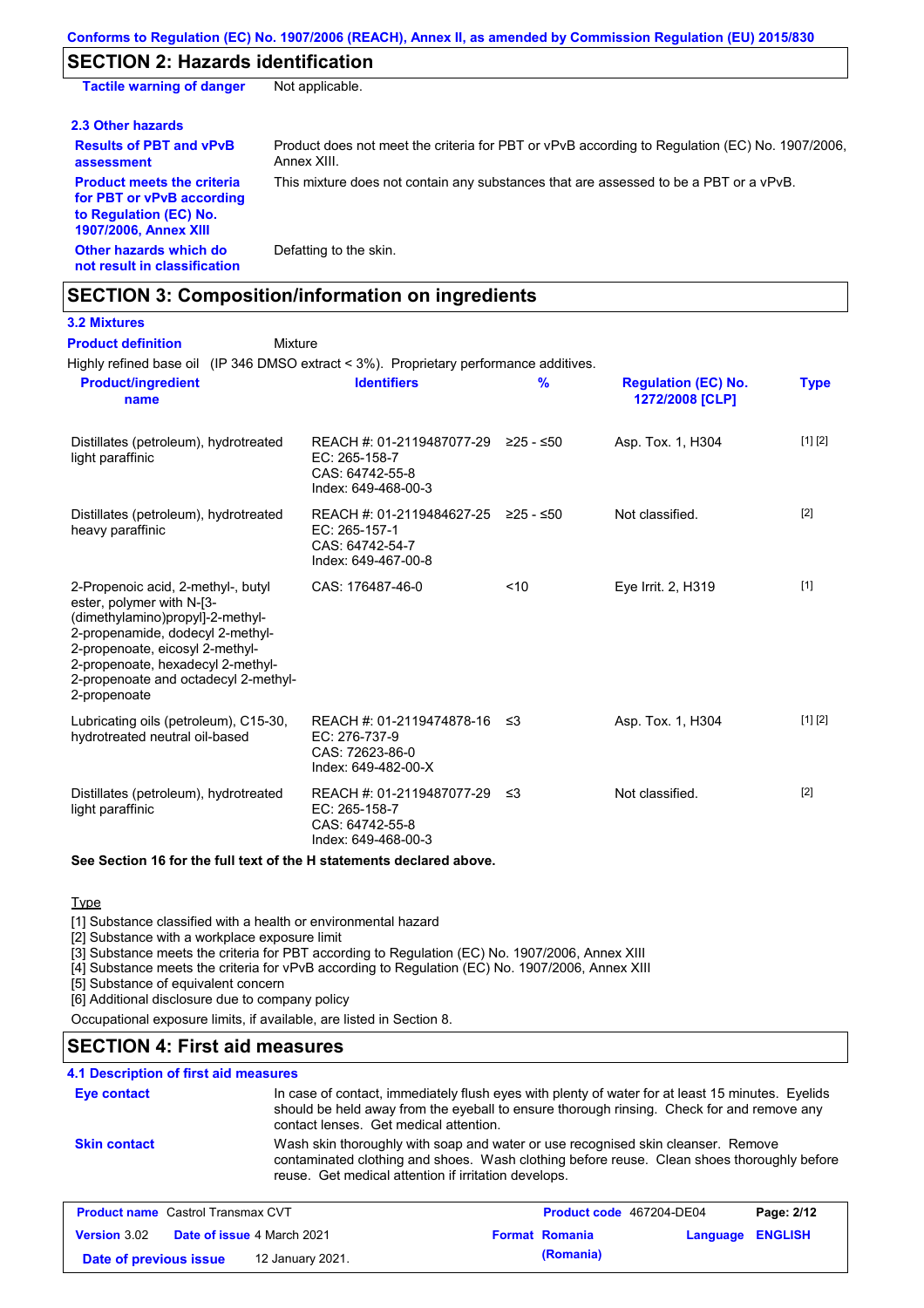### **Conforms to Regulation (EC) No. 1907/2006 (REACH), Annex II, as amended by Commission Regulation (EU) 2015/830**

# **SECTION 4: First aid measures**

| <b>Inhalation</b>                 | If inhaled, remove to fresh air. In case of inhalation of decomposition products in a fire,<br>symptoms may be delayed. The exposed person may need to be kept under medical<br>surveillance for 48 hours. Get medical attention if symptoms occur. |
|-----------------------------------|-----------------------------------------------------------------------------------------------------------------------------------------------------------------------------------------------------------------------------------------------------|
| Ingestion                         | Do not induce vomiting unless directed to do so by medical personnel. Get medical attention if<br>symptoms occur.                                                                                                                                   |
| <b>Protection of first-aiders</b> | No action shall be taken involving any personal risk or without suitable training. It may be<br>dangerous to the person providing aid to give mouth-to-mouth resuscitation.                                                                         |

### **4.2 Most important symptoms and effects, both acute and delayed**

See Section 11 for more detailed information on health effects and symptoms.

| <b>Potential acute health effects</b> |                                                                                                                     |
|---------------------------------------|---------------------------------------------------------------------------------------------------------------------|
| <b>Inhalation</b>                     | Exposure to decomposition products may cause a health hazard. Serious effects may be<br>delayed following exposure. |
| <b>Ingestion</b>                      | No known significant effects or critical hazards.                                                                   |
| <b>Skin contact</b>                   | Defatting to the skin. May cause skin dryness and irritation.                                                       |
| Eye contact                           | No known significant effects or critical hazards.                                                                   |
|                                       | Delayed and immediate effects as well as chronic effects from short and long-term exposure                          |
| <b>Inhalation</b>                     | Overexposure to the inhalation of airborne droplets or aerosols may cause irritation of the<br>respiratory tract.   |
| <b>Ingestion</b>                      | Ingestion of large quantities may cause nausea and diarrhoea.                                                       |
| <b>Skin contact</b>                   | Prolonged or repeated contact can defat the skin and lead to irritation and/or dermatitis.                          |
| Eye contact                           | Potential risk of transient stinging or redness if accidental eye contact occurs.                                   |
|                                       |                                                                                                                     |

### **4.3 Indication of any immediate medical attention and special treatment needed**

**Notes to physician** Treatment should in general be symptomatic and directed to relieving any effects. In case of inhalation of decomposition products in a fire, symptoms may be delayed. The exposed person may need to be kept under medical surveillance for 48 hours.

## **SECTION 5: Firefighting measures**

| 5.1 Extinguishing media                                                                                                                                                                       |                                                                                                                                                                                                                                                                                                                                                                   |  |
|-----------------------------------------------------------------------------------------------------------------------------------------------------------------------------------------------|-------------------------------------------------------------------------------------------------------------------------------------------------------------------------------------------------------------------------------------------------------------------------------------------------------------------------------------------------------------------|--|
| In case of fire, use foam, dry chemical or carbon dioxide extinguisher or spray.<br><b>Suitable extinguishing</b><br>media                                                                    |                                                                                                                                                                                                                                                                                                                                                                   |  |
| Do not use water jet. The use of a water jet may cause the fire to spread by splashing the<br><b>Unsuitable extinguishing</b><br>burning product.<br>media                                    |                                                                                                                                                                                                                                                                                                                                                                   |  |
| 5.2 Special hazards arising from the substance or mixture                                                                                                                                     |                                                                                                                                                                                                                                                                                                                                                                   |  |
| <b>Hazards from the</b><br>substance or mixture                                                                                                                                               | In a fire or if heated, a pressure increase will occur and the container may burst.                                                                                                                                                                                                                                                                               |  |
| <b>Hazardous combustion</b><br>Combustion products may include the following:<br>carbon oxides $(CO, CO2)$ (carbon monoxide, carbon dioxide)<br>products<br>nitrogen oxides (NO, $NQ_2$ etc.) |                                                                                                                                                                                                                                                                                                                                                                   |  |
| 5.3 Advice for firefighters                                                                                                                                                                   |                                                                                                                                                                                                                                                                                                                                                                   |  |
| <b>Special precautions for</b><br>fire-fighters                                                                                                                                               | No action shall be taken involving any personal risk or without suitable training. Promptly<br>isolate the scene by removing all persons from the vicinity of the incident if there is a fire.                                                                                                                                                                    |  |
| <b>Special protective</b><br>equipment for fire-fighters                                                                                                                                      | Fire-fighters should wear appropriate protective equipment and self-contained breathing<br>apparatus (SCBA) with a full face-piece operated in positive pressure mode. Clothing for fire-<br>fighters (including helmets, protective boots and gloves) conforming to European standard EN<br>469 will provide a basic level of protection for chemical incidents. |  |

### **SECTION 6: Accidental release measures**

|                                | 6.1 Personal precautions, protective equipment and emergency procedures                                                                                                                                                                                                                                                                                                              |
|--------------------------------|--------------------------------------------------------------------------------------------------------------------------------------------------------------------------------------------------------------------------------------------------------------------------------------------------------------------------------------------------------------------------------------|
| For non-emergency<br>personnel | No action shall be taken involving any personal risk or without suitable training. Evacuate<br>surrounding areas. Keep unnecessary and unprotected personnel from entering. Do not touch<br>or walk through spilt material. Floors may be slippery; use care to avoid falling. Put on<br>appropriate personal protective equipment.                                                  |
| For emergency responders       | Entry into a confined space or poorly ventilated area contaminated with vapour, mist or fume is<br>extremely hazardous without the correct respiratory protective equipment and a safe system of<br>work. Wear self-contained breathing apparatus. Wear a suitable chemical protective suit.<br>Chemical resistant boots. See also the information in "For non-emergency personnel". |

| <b>Product name</b> Castrol Transmax CVT |  | <b>Product code</b> 467204-DE04   |  | Page: 3/12            |                  |  |
|------------------------------------------|--|-----------------------------------|--|-----------------------|------------------|--|
| <b>Version 3.02</b>                      |  | <b>Date of issue 4 March 2021</b> |  | <b>Format Romania</b> | Language ENGLISH |  |
| Date of previous issue                   |  | 12 January 2021.                  |  | (Romania)             |                  |  |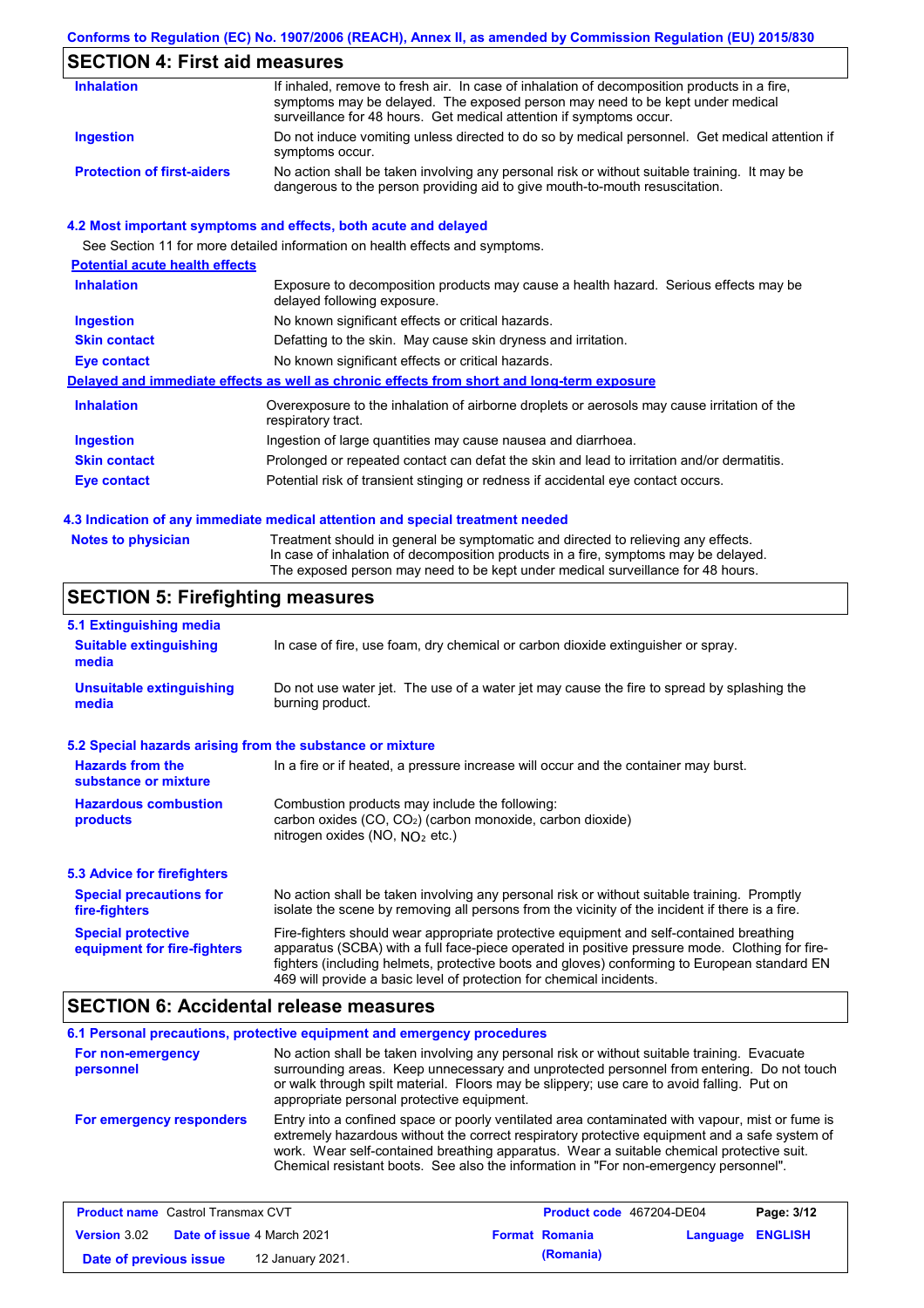# **SECTION 6: Accidental release measures**

| <b>6.2 Environmental</b><br><b>precautions</b> | Avoid dispersal of spilt material and runoff and contact with soil, waterways, drains and sewers.<br>Inform the relevant authorities if the product has caused environmental pollution (sewers,<br>waterways, soil or air).                                                                                                                                                                    |  |
|------------------------------------------------|------------------------------------------------------------------------------------------------------------------------------------------------------------------------------------------------------------------------------------------------------------------------------------------------------------------------------------------------------------------------------------------------|--|
|                                                | 6.3 Methods and material for containment and cleaning up                                                                                                                                                                                                                                                                                                                                       |  |
| <b>Small spill</b>                             | Stop leak if without risk. Move containers from spill area. Absorb with an inert material and<br>place in an appropriate waste disposal container. Dispose of via a licensed waste disposal<br>contractor.                                                                                                                                                                                     |  |
| Large spill                                    | Stop leak if without risk. Move containers from spill area. Prevent entry into sewers, water<br>courses, basements or confined areas. Contain and collect spillage with non-combustible,<br>absorbent material e.g. sand, earth, vermiculite or diatomaceous earth and place in container<br>for disposal according to local regulations. Dispose of via a licensed waste disposal contractor. |  |
| 6.4 Reference to other<br><b>sections</b>      | See Section 1 for emergency contact information.<br>See Section 5 for firefighting measures.<br>See Section 8 for information on appropriate personal protective equipment.<br>See Section 12 for environmental precautions.<br>See Section 13 for additional waste treatment information.                                                                                                     |  |

## **SECTION 7: Handling and storage**

| 7.1 Precautions for safe handling                                                    |                                                                                                                                                                                                                                                                                                                                                                                                                                                                                          |
|--------------------------------------------------------------------------------------|------------------------------------------------------------------------------------------------------------------------------------------------------------------------------------------------------------------------------------------------------------------------------------------------------------------------------------------------------------------------------------------------------------------------------------------------------------------------------------------|
| <b>Protective measures</b>                                                           | Put on appropriate personal protective equipment.                                                                                                                                                                                                                                                                                                                                                                                                                                        |
| <b>Advice on general</b><br>occupational hygiene                                     | Eating, drinking and smoking should be prohibited in areas where this material is handled,<br>stored and processed. Wash thoroughly after handling. Remove contaminated clothing and<br>protective equipment before entering eating areas. See also Section 8 for additional<br>information on hygiene measures.                                                                                                                                                                         |
| <b>7.2 Conditions for safe</b><br>storage, including any<br><i>incompatibilities</i> | Store in accordance with local requlations. Store in a dry, cool and well-ventilated area, away<br>from incompatible materials (see Section 10). Keep away from heat and direct sunlight. Keep<br>container tightly closed and sealed until ready for use. Containers that have been opened must<br>be carefully resealed and kept upright to prevent leakage. Store and use only in equipment/<br>containers designed for use with this product. Do not store in unlabelled containers. |
| <b>Not suitable</b>                                                                  | Prolonged exposure to elevated temperature.                                                                                                                                                                                                                                                                                                                                                                                                                                              |
| 7.3 Specific end use(s)                                                              |                                                                                                                                                                                                                                                                                                                                                                                                                                                                                          |

**Recommendations**

See section 1.2 and Exposure scenarios in annex, if applicable.

## **SECTION 8: Exposure controls/personal protection**

### **8.1 Control parameters**

|  | <b>Occupational exposure limits</b> |  |
|--|-------------------------------------|--|
|--|-------------------------------------|--|

| <b>Product/ingredient name</b>                                          | <b>Exposure limit values</b>                                                                                                                                                                                |
|-------------------------------------------------------------------------|-------------------------------------------------------------------------------------------------------------------------------------------------------------------------------------------------------------|
| Distillates (petroleum), hydrotreated light paraffinic                  | HG 1218/2006 with subsequent modifications and additions<br>(Romania).<br>VLA: 5 mg/m <sup>3</sup> 8 hours. Issued/Revised: 10/2006<br>Short term: 10 mg/m <sup>3</sup> 15 minutes. Issued/Revised: 10/2006 |
| Distillates (petroleum), hydrotreated heavy paraffinic                  | HG 1218/2006 with subsequent modifications and additions<br>(Romania).<br>VLA: 5 mg/m <sup>3</sup> 8 hours. Issued/Revised: 10/2006<br>Short term: 10 mg/m <sup>3</sup> 15 minutes. Issued/Revised: 10/2006 |
| Lubricating oils (petroleum), C15-30, hydrotreated<br>neutral oil-based | HG 1218/2006 with subsequent modifications and additions<br>(Romania).<br>VLA: 5 mg/m <sup>3</sup> 8 hours. Issued/Revised: 10/2006<br>Short term: 10 mg/m <sup>3</sup> 15 minutes. Issued/Revised: 10/2006 |
| Distillates (petroleum), hydrotreated light paraffinic                  | HG 1218/2006 with subsequent modifications and additions<br>(Romania).<br>VLA: 5 mg/m <sup>3</sup> 8 hours. Issued/Revised: 10/2006<br>Short term: 10 mg/m <sup>3</sup> 15 minutes. Issued/Revised: 10/2006 |
|                                                                         | Whilst specific OELs for certain components may be shown in this section, other components may be present in any mist,                                                                                      |

vapour or dust produced. Therefore, the specific OELs may not be applicable to the product as a whole and are provided for guidance only.

| <b>Product name</b> Castrol Transmax CVT |  | Product code 467204-DE04          |  | Page: 4/12            |                         |  |
|------------------------------------------|--|-----------------------------------|--|-----------------------|-------------------------|--|
| <b>Version</b> 3.02                      |  | <b>Date of issue 4 March 2021</b> |  | <b>Format Romania</b> | <b>Language ENGLISH</b> |  |
| Date of previous issue                   |  | 12 January 2021.                  |  | (Romania)             |                         |  |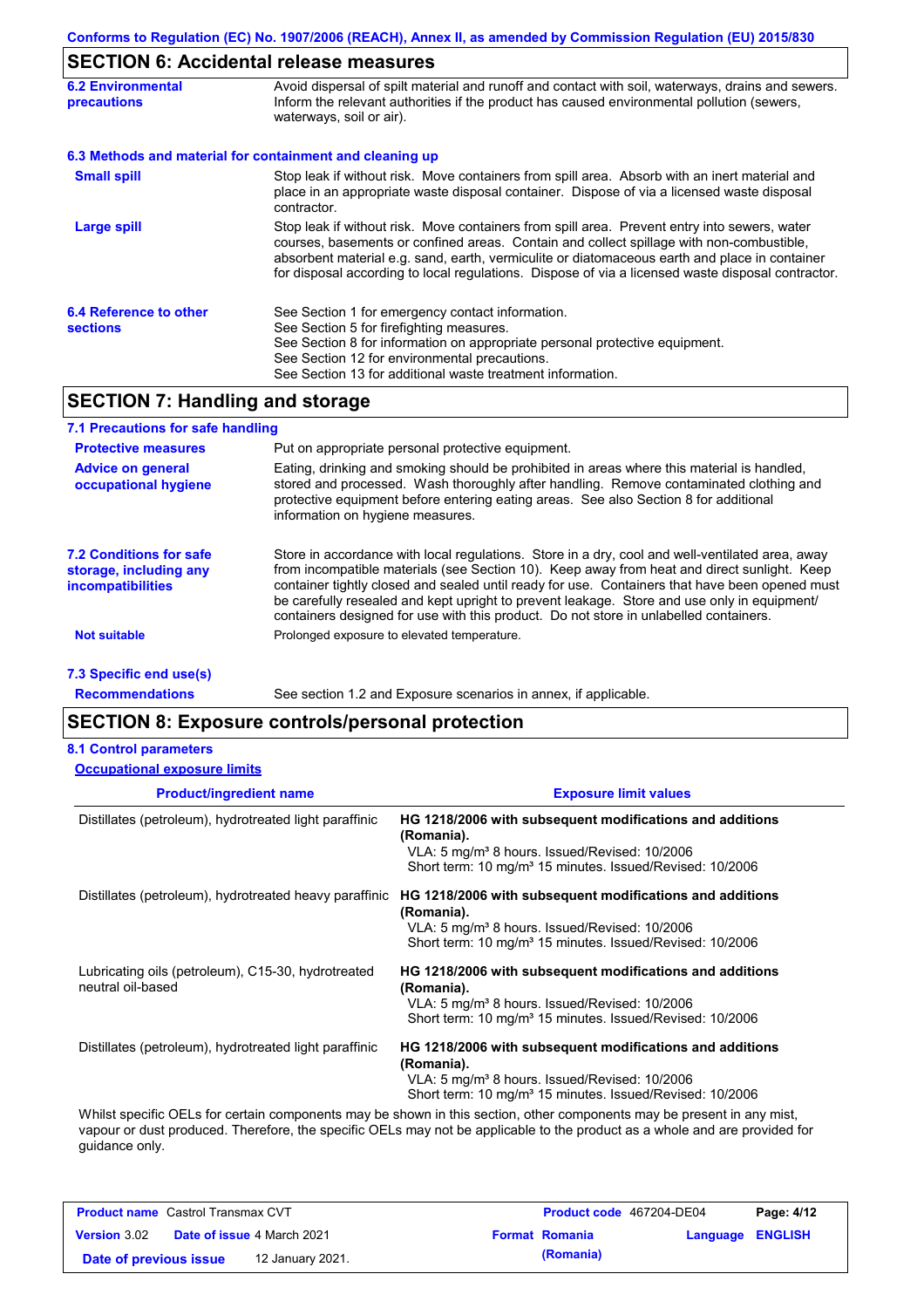# **SECTION 8: Exposure controls/personal protection**

| <b>Recommended monitoring</b><br>procedures                    |                                                           | If this product contains ingredients with exposure limits, personal, workplace atmosphere or<br>biological monitoring may be required to determine the effectiveness of the ventilation or other<br>control measures and/or the necessity to use respiratory protective equipment. Reference<br>should be made to monitoring standards, such as the following: European Standard EN 689<br>(Workplace atmospheres - Guidance for the assessment of exposure by inhalation to chemical<br>agents for comparison with limit values and measurement strategy) European Standard EN<br>14042 (Workplace atmospheres - Guide for the application and use of procedures for the<br>assessment of exposure to chemical and biological agents) European Standard EN 482<br>(Workplace atmospheres - General requirements for the performance of procedures for the<br>measurement of chemical agents) Reference to national guidance documents for methods for<br>the determination of hazardous substances will also be required. |                  |            |
|----------------------------------------------------------------|-----------------------------------------------------------|----------------------------------------------------------------------------------------------------------------------------------------------------------------------------------------------------------------------------------------------------------------------------------------------------------------------------------------------------------------------------------------------------------------------------------------------------------------------------------------------------------------------------------------------------------------------------------------------------------------------------------------------------------------------------------------------------------------------------------------------------------------------------------------------------------------------------------------------------------------------------------------------------------------------------------------------------------------------------------------------------------------------------|------------------|------------|
| <b>Derived No Effect Level</b><br>No DNELs/DMELs available.    |                                                           |                                                                                                                                                                                                                                                                                                                                                                                                                                                                                                                                                                                                                                                                                                                                                                                                                                                                                                                                                                                                                            |                  |            |
| <b>Predicted No Effect Concentration</b><br>No PNECs available |                                                           |                                                                                                                                                                                                                                                                                                                                                                                                                                                                                                                                                                                                                                                                                                                                                                                                                                                                                                                                                                                                                            |                  |            |
| <b>8.2 Exposure controls</b>                                   |                                                           |                                                                                                                                                                                                                                                                                                                                                                                                                                                                                                                                                                                                                                                                                                                                                                                                                                                                                                                                                                                                                            |                  |            |
| <b>Appropriate engineering</b><br>controls                     | kept in good condition and properly maintained.           | Provide exhaust ventilation or other engineering controls to keep the relevant airborne<br>concentrations below their respective occupational exposure limits.<br>All activities involving chemicals should be assessed for their risks to health, to ensure<br>exposures are adequately controlled. Personal protective equipment should only be considered<br>after other forms of control measures (e.g. engineering controls) have been suitably evaluated.<br>Personal protective equipment should conform to appropriate standards, be suitable for use, be<br>Your supplier of personal protective equipment should be consulted for advice on selection and<br>appropriate standards. For further information contact your national organisation for standards.<br>The final choice of protective equipment will depend upon a risk assessment. It is important to<br>ensure that all items of personal protective equipment are compatible.                                                                       |                  |            |
| <b>Individual protection measures</b>                          |                                                           |                                                                                                                                                                                                                                                                                                                                                                                                                                                                                                                                                                                                                                                                                                                                                                                                                                                                                                                                                                                                                            |                  |            |
| <b>Hygiene measures</b>                                        |                                                           | Wash hands, forearms and face thoroughly after handling chemical products, before eating,<br>smoking and using the lavatory and at the end of the working period. Ensure that eyewash<br>stations and safety showers are close to the workstation location.                                                                                                                                                                                                                                                                                                                                                                                                                                                                                                                                                                                                                                                                                                                                                                |                  |            |
| <b>Respiratory protection</b>                                  | of the working conditions.                                | In case of insufficient ventilation, wear suitable respiratory equipment.<br>The correct choice of respiratory protection depends upon the chemicals being handled, the<br>conditions of work and use, and the condition of the respiratory equipment. Safety procedures<br>should be developed for each intended application. Respiratory protection equipment should<br>therefore be chosen in consultation with the supplier/manufacturer and with a full assessment                                                                                                                                                                                                                                                                                                                                                                                                                                                                                                                                                    |                  |            |
| <b>Eye/face protection</b><br><b>Skin protection</b>           | Safety glasses with side shields.                         |                                                                                                                                                                                                                                                                                                                                                                                                                                                                                                                                                                                                                                                                                                                                                                                                                                                                                                                                                                                                                            |                  |            |
| <b>Hand protection</b>                                         | <b>General Information:</b>                               |                                                                                                                                                                                                                                                                                                                                                                                                                                                                                                                                                                                                                                                                                                                                                                                                                                                                                                                                                                                                                            |                  |            |
|                                                                |                                                           | Because specific work environments and material handling practices vary, safety procedures<br>should be developed for each intended application. The correct choice of protective gloves<br>depends upon the chemicals being handled, and the conditions of work and use. Most gloves<br>provide protection for only a limited time before they must be discarded and replaced (even the<br>best chemically resistant gloves will break down after repeated chemical exposures).<br>Gloves should be chosen in consultation with the supplier / manufacturer and taking account of                                                                                                                                                                                                                                                                                                                                                                                                                                         |                  |            |
|                                                                | a full assessment of the working conditions.              |                                                                                                                                                                                                                                                                                                                                                                                                                                                                                                                                                                                                                                                                                                                                                                                                                                                                                                                                                                                                                            |                  |            |
|                                                                | Recommended: Nitrile gloves.<br><b>Breakthrough time:</b> |                                                                                                                                                                                                                                                                                                                                                                                                                                                                                                                                                                                                                                                                                                                                                                                                                                                                                                                                                                                                                            |                  |            |
|                                                                |                                                           | Breakthrough time data are generated by glove manufacturers under laboratory test conditions<br>and represent how long a glove can be expected to provide effective permeation resistance. It<br>is important when following breakthrough time recommendations that actual workplace<br>conditions are taken into account. Always consult with your glove supplier for up-to-date<br>technical information on breakthrough times for the recommended glove type.<br>Our recommendations on the selection of gloves are as follows:                                                                                                                                                                                                                                                                                                                                                                                                                                                                                         |                  |            |
|                                                                | Continuous contact:                                       |                                                                                                                                                                                                                                                                                                                                                                                                                                                                                                                                                                                                                                                                                                                                                                                                                                                                                                                                                                                                                            |                  |            |
|                                                                | can be obtained.                                          | Gloves with a minimum breakthrough time of 240 minutes, or >480 minutes if suitable gloves<br>If suitable gloves are not available to offer that level of protection, gloves with shorter<br>breakthrough times may be acceptable as long as appropriate glove maintenance and                                                                                                                                                                                                                                                                                                                                                                                                                                                                                                                                                                                                                                                                                                                                             |                  |            |
| <b>Product name</b> Castrol Transmax CVT                       |                                                           | Product code 467204-DE04                                                                                                                                                                                                                                                                                                                                                                                                                                                                                                                                                                                                                                                                                                                                                                                                                                                                                                                                                                                                   |                  | Page: 5/12 |
| Version 3.02<br>Date of issue 4 March 2021                     |                                                           | <b>Format Romania</b>                                                                                                                                                                                                                                                                                                                                                                                                                                                                                                                                                                                                                                                                                                                                                                                                                                                                                                                                                                                                      | Language ENGLISH |            |
| Date of previous issue                                         | 12 January 2021.                                          | (Romania)                                                                                                                                                                                                                                                                                                                                                                                                                                                                                                                                                                                                                                                                                                                                                                                                                                                                                                                                                                                                                  |                  |            |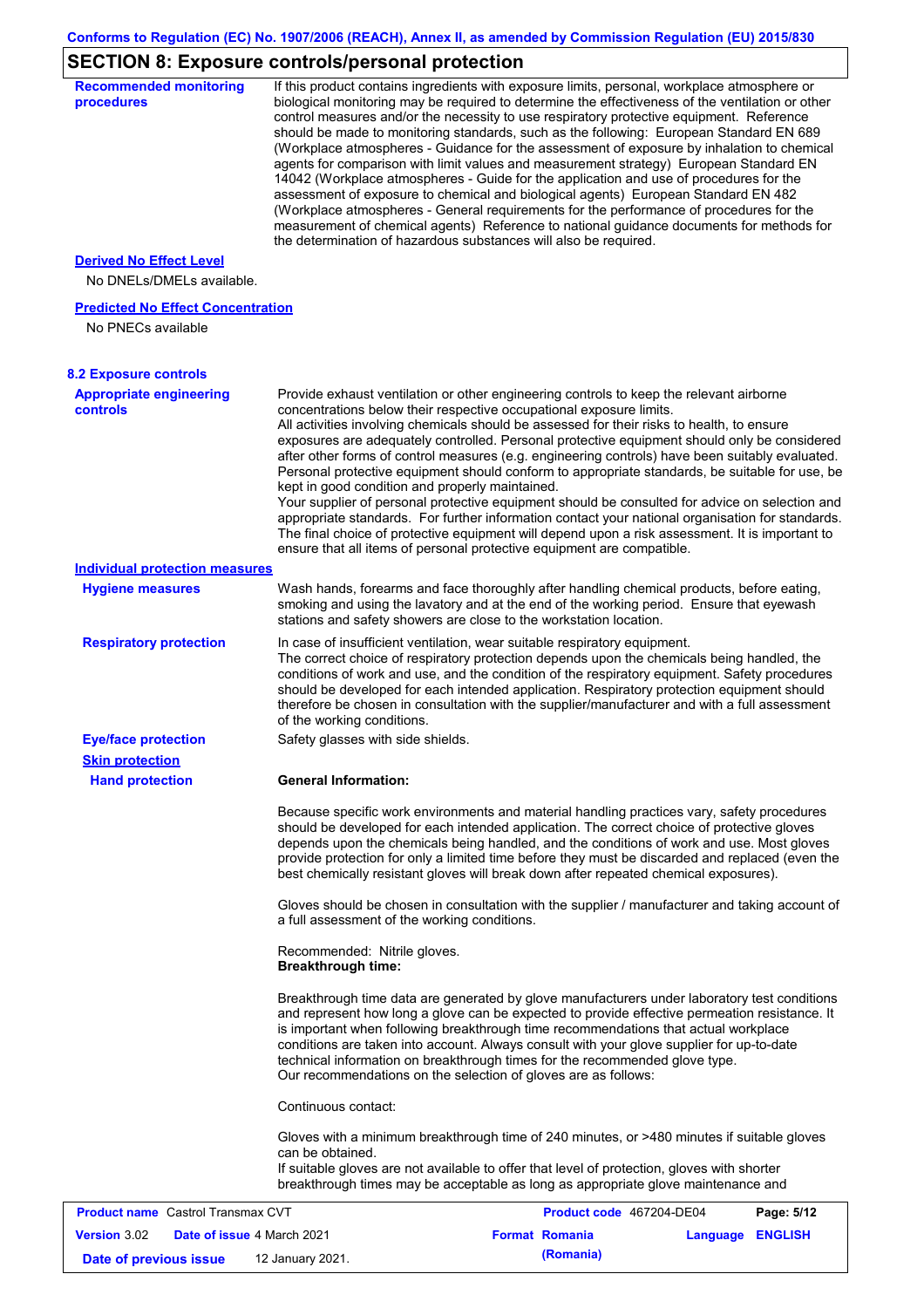# **SECTION 8: Exposure controls/personal protection**

replacement regimes are determined and adhered to.

Short-term / splash protection:

|                                           | Recommended breakthrough times as above.<br>It is recognised that for short-term, transient exposures, gloves with shorter breakthrough times<br>may commonly be used. Therefore, appropriate maintenance and replacement regimes must<br>be determined and rigorously followed.                                                                                                                                                                                                                                                                                                                                                                                                      |
|-------------------------------------------|---------------------------------------------------------------------------------------------------------------------------------------------------------------------------------------------------------------------------------------------------------------------------------------------------------------------------------------------------------------------------------------------------------------------------------------------------------------------------------------------------------------------------------------------------------------------------------------------------------------------------------------------------------------------------------------|
|                                           | <b>Glove Thickness:</b>                                                                                                                                                                                                                                                                                                                                                                                                                                                                                                                                                                                                                                                               |
|                                           | For general applications, we recommend gloves with a thickness typically greater than 0.35 mm.                                                                                                                                                                                                                                                                                                                                                                                                                                                                                                                                                                                        |
|                                           | It should be emphasised that glove thickness is not necessarily a good predictor of glove<br>resistance to a specific chemical, as the permeation efficiency of the glove will be dependent<br>on the exact composition of the glove material. Therefore, glove selection should also be based<br>on consideration of the task requirements and knowledge of breakthrough times.<br>Glove thickness may also vary depending on the glove manufacturer, the glove type and the<br>glove model. Therefore, the manufacturers' technical data should always be taken into account<br>to ensure selection of the most appropriate glove for the task.                                     |
|                                           | Note: Depending on the activity being conducted, gloves of varying thickness may be required<br>for specific tasks. For example:                                                                                                                                                                                                                                                                                                                                                                                                                                                                                                                                                      |
|                                           | • Thinner gloves (down to 0.1 mm or less) may be required where a high degree of manual<br>dexterity is needed. However, these gloves are only likely to give short duration protection and<br>would normally be just for single use applications, then disposed of.                                                                                                                                                                                                                                                                                                                                                                                                                  |
|                                           | • Thicker gloves (up to 3 mm or more) may be required where there is a mechanical (as well<br>as a chemical) risk i.e. where there is abrasion or puncture potential.                                                                                                                                                                                                                                                                                                                                                                                                                                                                                                                 |
| <b>Skin and body</b>                      | Use of protective clothing is good industrial practice.<br>Personal protective equipment for the body should be selected based on the task being<br>performed and the risks involved and should be approved by a specialist before handling this<br>product.<br>Cotton or polyester/cotton overalls will only provide protection against light superficial<br>contamination that will not soak through to the skin. Overalls should be laundered on a regular<br>basis. When the risk of skin exposure is high (e.g. when cleaning up spillages or if there is a<br>risk of splashing) then chemical resistant aprons and/or impervious chemical suits and boots<br>will be required. |
| <b>Refer to standards:</b>                | Respiratory protection: EN 529<br>Gloves: EN 420, EN 374<br>Eye protection: EN 166<br>Filtering half-mask: EN 149<br>Filtering half-mask with valve: EN 405<br>Half-mask: EN 140 plus filter<br>Full-face mask: EN 136 plus filter<br>Particulate filters: EN 143<br>Gas/combined filters: EN 14387                                                                                                                                                                                                                                                                                                                                                                                   |
| <b>Environmental exposure</b><br>controls | Emissions from ventilation or work process equipment should be checked to ensure they<br>comply with the requirements of environmental protection legislation. In some cases, fume<br>scrubbers, filters or engineering modifications to the process equipment will be necessary to<br>reduce emissions to acceptable levels.                                                                                                                                                                                                                                                                                                                                                         |
|                                           | <b>SECTION 9: Physical and chemical properties</b>                                                                                                                                                                                                                                                                                                                                                                                                                                                                                                                                                                                                                                    |

| Version 3.02<br>Date of issue 4 March 2021<br>Date of previous issue | 12 January 2021. | <b>Format Romania</b><br>(Romania) | Language | <b>ENGLISH</b> |
|----------------------------------------------------------------------|------------------|------------------------------------|----------|----------------|
| <b>Product name</b> Castrol Transmax CVT                             |                  | Product code 467204-DE04           |          | Page: 6/12     |
| <b>Pour point</b>                                                    | -45 $^{\circ}$ C |                                    |          |                |
| Initial boiling point and boiling<br>range                           | Not available.   |                                    |          |                |
| <b>Melting point/freezing point</b>                                  | Not available.   |                                    |          |                |
| pH                                                                   | Not applicable.  |                                    |          |                |
| <b>Odour threshold</b>                                               | Not available.   |                                    |          |                |
| <b>Odour</b>                                                         | Not available.   |                                    |          |                |
| <b>Colour</b>                                                        | Red.             |                                    |          |                |
| <b>Physical state</b>                                                | Liquid.          |                                    |          |                |
| <b>Appearance</b>                                                    |                  |                                    |          |                |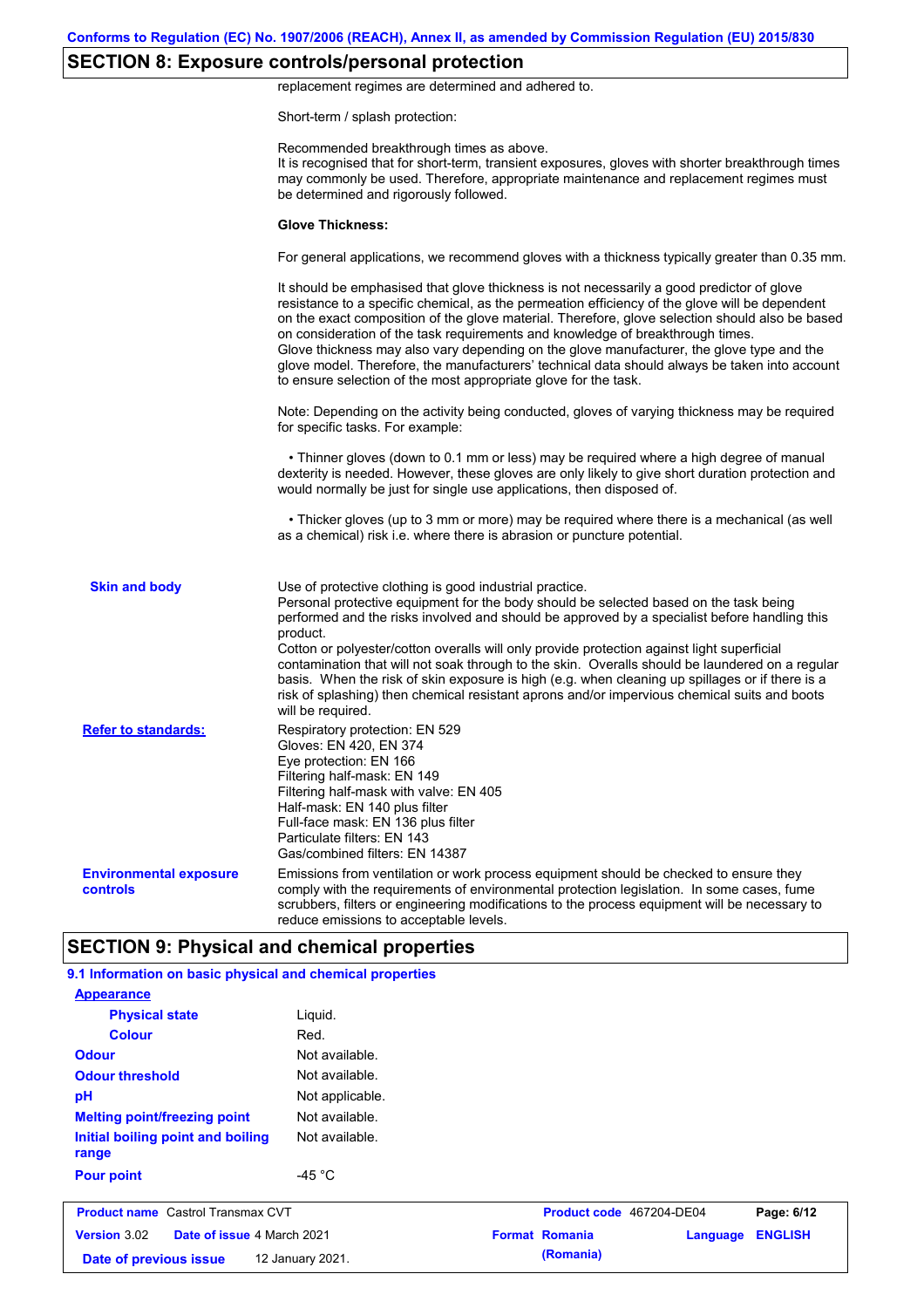# **SECTION 9: Physical and chemical properties**

| <b>Flash point</b>                                     | Open cup: >160°C (>320°F) [Cleveland.]                                                                                         |
|--------------------------------------------------------|--------------------------------------------------------------------------------------------------------------------------------|
| <b>Evaporation rate</b>                                | Not available.                                                                                                                 |
| <b>Flammability (solid, gas)</b>                       | Not available.                                                                                                                 |
| <b>Upper/lower flammability or</b><br>explosive limits | Not available.                                                                                                                 |
| <b>Vapour pressure</b>                                 | Not available.                                                                                                                 |
| <b>Vapour density</b>                                  | Not available.                                                                                                                 |
| <b>Relative density</b>                                | Not available.                                                                                                                 |
| <b>Density</b>                                         | $<$ 1000 kg/m <sup>3</sup> (<1 g/cm <sup>3</sup> ) at 15 <sup>°</sup> C                                                        |
| <b>Solubility(ies)</b>                                 | insoluble in water.                                                                                                            |
| <b>Partition coefficient: n-octanol/</b><br>water      | Not available.                                                                                                                 |
| <b>Auto-ignition temperature</b>                       | Not available.                                                                                                                 |
| <b>Decomposition temperature</b>                       | Not available.                                                                                                                 |
| <b>Viscosity</b>                                       | Kinematic: 33.81 mm <sup>2</sup> /s (33.81 cSt) at 40 $^{\circ}$ C<br>Kinematic: 7.146 mm <sup>2</sup> /s (7.146 cSt) at 100°C |
| <b>Explosive properties</b>                            | Not available.                                                                                                                 |
| <b>Oxidising properties</b>                            | Not available.                                                                                                                 |

### **9.2 Other information**

No additional information.

| <b>SECTION 10: Stability and reactivity</b>       |                                                                                                                                                                         |  |  |  |
|---------------------------------------------------|-------------------------------------------------------------------------------------------------------------------------------------------------------------------------|--|--|--|
| <b>10.1 Reactivity</b>                            | No specific test data available for this product. Refer to Conditions to avoid and Incompatible<br>materials for additional information.                                |  |  |  |
| <b>10.2 Chemical stability</b>                    | The product is stable.                                                                                                                                                  |  |  |  |
| <b>10.3 Possibility of</b><br>hazardous reactions | Under normal conditions of storage and use, hazardous reactions will not occur.<br>Under normal conditions of storage and use, hazardous polymerisation will not occur. |  |  |  |
| <b>10.4 Conditions to avoid</b>                   | Avoid all possible sources of ignition (spark or flame).                                                                                                                |  |  |  |
| <b>10.5 Incompatible materials</b>                | Reactive or incompatible with the following materials: oxidising materials.                                                                                             |  |  |  |
| <b>10.6 Hazardous</b><br>decomposition products   | Under normal conditions of storage and use, hazardous decomposition products should not be<br>produced.                                                                 |  |  |  |

# **SECTION 11: Toxicological information**

| 11.1 Information on toxicological effects          |                                                                                                                             |                          |          |                |
|----------------------------------------------------|-----------------------------------------------------------------------------------------------------------------------------|--------------------------|----------|----------------|
| <b>Acute toxicity estimates</b>                    |                                                                                                                             |                          |          |                |
| Not available.                                     |                                                                                                                             |                          |          |                |
| <b>Information on likely</b><br>routes of exposure | Routes of entry anticipated: Dermal, Inhalation.                                                                            |                          |          |                |
| <b>Potential acute health effects</b>              |                                                                                                                             |                          |          |                |
| <b>Inhalation</b>                                  | Exposure to decomposition products may cause a health hazard. Serious effects may be<br>delayed following exposure.         |                          |          |                |
| Ingestion                                          | No known significant effects or critical hazards.                                                                           |                          |          |                |
| <b>Skin contact</b>                                | Defatting to the skin. May cause skin dryness and irritation.                                                               |                          |          |                |
| <b>Eye contact</b>                                 | No known significant effects or critical hazards.                                                                           |                          |          |                |
|                                                    | Symptoms related to the physical, chemical and toxicological characteristics                                                |                          |          |                |
| <b>Inhalation</b>                                  | May be harmful by inhalation if exposure to vapour, mists or fumes resulting from thermal<br>decomposition products occurs. |                          |          |                |
| Ingestion                                          | No specific data.                                                                                                           |                          |          |                |
| <b>Skin contact</b>                                | Adverse symptoms may include the following:<br>irritation<br>dryness<br>cracking                                            |                          |          |                |
| <b>Product name</b> Castrol Transmax CVT           |                                                                                                                             | Product code 467204-DE04 |          | Page: 7/12     |
| Version 3.02<br>Date of issue 4 March 2021         |                                                                                                                             | <b>Format Romania</b>    | Language | <b>ENGLISH</b> |

**Date of previous issue (Romania)** 12 January 2021.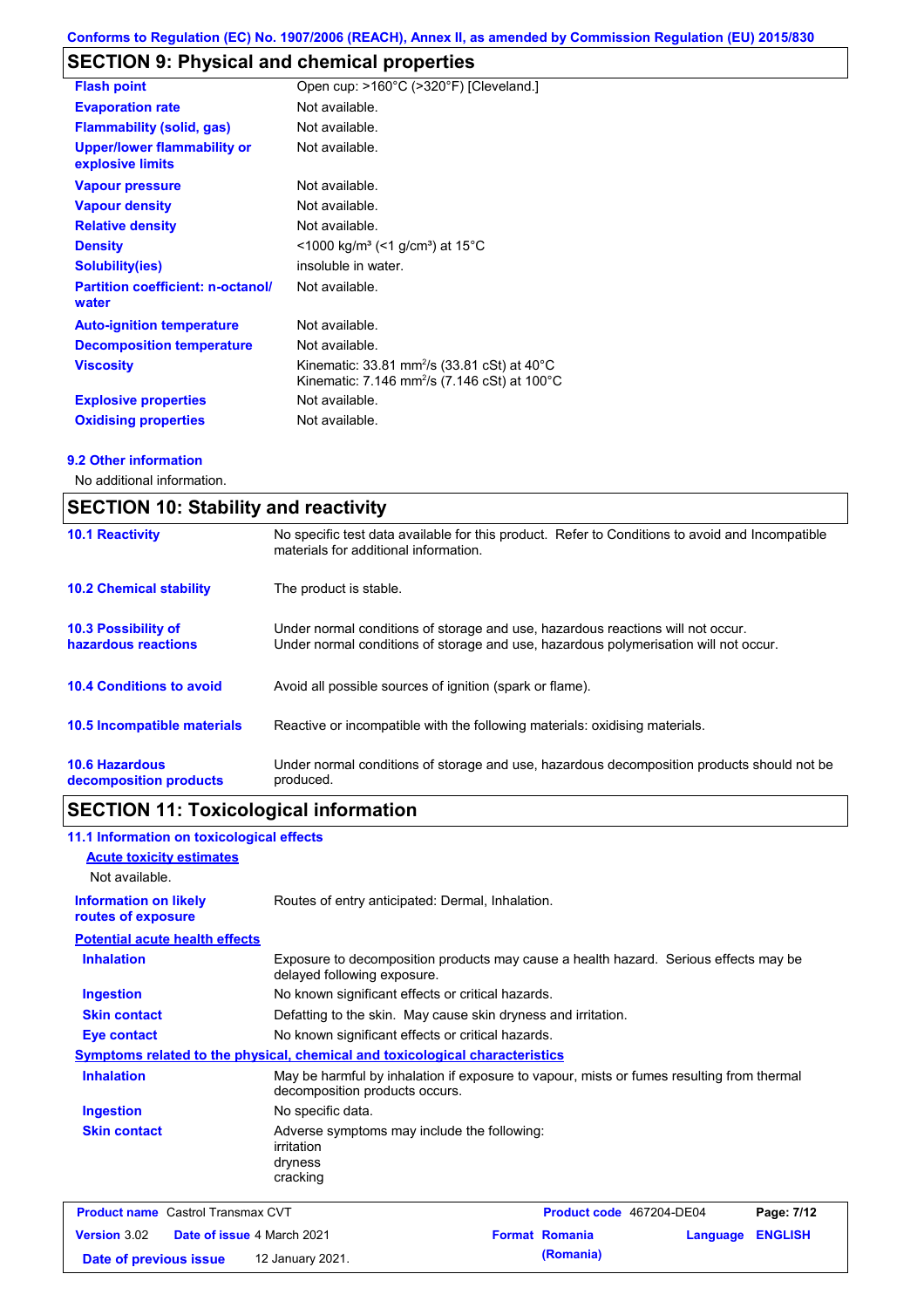# **SECTION 11: Toxicological information**

| Eye contact                             | No specific data.                                                                                                 |
|-----------------------------------------|-------------------------------------------------------------------------------------------------------------------|
|                                         | Delayed and immediate effects as well as chronic effects from short and long-term exposure                        |
| <b>Inhalation</b>                       | Overexposure to the inhalation of airborne droplets or aerosols may cause irritation of the<br>respiratory tract. |
| <b>Ingestion</b>                        | Ingestion of large quantities may cause nausea and diarrhoea.                                                     |
| <b>Skin contact</b>                     | Prolonged or repeated contact can defat the skin and lead to irritation and/or dermatitis.                        |
| <b>Eye contact</b>                      | Potential risk of transient stinging or redness if accidental eye contact occurs.                                 |
| <b>Potential chronic health effects</b> |                                                                                                                   |
| <b>General</b>                          | No known significant effects or critical hazards.                                                                 |
| <b>Carcinogenicity</b>                  | No known significant effects or critical hazards.                                                                 |
| <b>Mutagenicity</b>                     | No known significant effects or critical hazards.                                                                 |
| <b>Developmental effects</b>            | No known significant effects or critical hazards.                                                                 |
| <b>Fertility effects</b>                | No known significant effects or critical hazards.                                                                 |

## **SECTION 12: Ecological information**

**12.1 Toxicity**

**Environmental hazards** Not classified as dangerous

### **12.2 Persistence and degradability**

Not expected to be rapidly degradable.

### **12.3 Bioaccumulative potential**

This product is not expected to bioaccumulate through food chains in the environment.

| <b>12.4 Mobility in soil</b>                                  |                                                                      |
|---------------------------------------------------------------|----------------------------------------------------------------------|
| <b>Soil/water partition</b><br>coefficient (K <sub>oc</sub> ) | Not available.                                                       |
| <b>Mobility</b>                                               | Spillages may penetrate the soil causing ground water contamination. |

### **12.5 Results of PBT and vPvB assessment**

Product does not meet the criteria for PBT or vPvB according to Regulation (EC) No. 1907/2006, Annex XIII.

| <b>SECTION 13: Disposal considerations</b> |                                                                                                                           |
|--------------------------------------------|---------------------------------------------------------------------------------------------------------------------------|
| <b>Other ecological information</b>        | Spills may form a film on water surfaces causing physical damage to organisms. Oxygen<br>transfer could also be impaired. |
| 12.6 Other adverse effects                 |                                                                                                                           |

### **13.1 Waste treatment methods**

### **Product**

Where possible, arrange for product to be recycled. Dispose of via an authorised person/ licensed waste disposal contractor in accordance with local regulations. **Methods of disposal**

### **Hazardous waste** Yes.

| European waste cataloque (EWC) |                                                                 |  |
|--------------------------------|-----------------------------------------------------------------|--|
| Waste code                     | <b>Waste designation</b>                                        |  |
| 13 02 05*                      | mineral-based non-chlorinated engine, gear and lubricating oils |  |

However, deviation from the intended use and/or the presence of any potential contaminants may require an alternative waste disposal code to be assigned by the end user.

| <b>Packaging</b>           |                                                                                                                                                                                                                                                                                                                                                                                                                                                                                                 |
|----------------------------|-------------------------------------------------------------------------------------------------------------------------------------------------------------------------------------------------------------------------------------------------------------------------------------------------------------------------------------------------------------------------------------------------------------------------------------------------------------------------------------------------|
| <b>Methods of disposal</b> | Where possible, arrange for product to be recycled. Dispose of via an authorised person/<br>licensed waste disposal contractor in accordance with local regulations.                                                                                                                                                                                                                                                                                                                            |
| <b>Special precautions</b> | This material and its container must be disposed of in a safe way. Care should be taken when<br>handling emptied containers that have not been cleaned or rinsed out. Empty containers or<br>liners may retain some product residues. Empty containers represent a fire hazard as they may<br>contain flammable product residues and vapour. Never weld, solder or braze empty containers.<br>Avoid dispersal of spilt material and runoff and contact with soil, waterways, drains and sewers. |
| <b>References</b>          | Commission 2014/955/EU<br>Directive 2008/98/EC                                                                                                                                                                                                                                                                                                                                                                                                                                                  |

| <b>Product name</b> Castrol Transmax CVT |                                   |                  | <b>Product code</b> 467204-DE04 |                       | Page: 8/12       |  |
|------------------------------------------|-----------------------------------|------------------|---------------------------------|-----------------------|------------------|--|
| <b>Version 3.02</b>                      | <b>Date of issue 4 March 2021</b> |                  |                                 | <b>Format Romania</b> | Language ENGLISH |  |
| Date of previous issue                   |                                   | 12 January 2021. |                                 | (Romania)             |                  |  |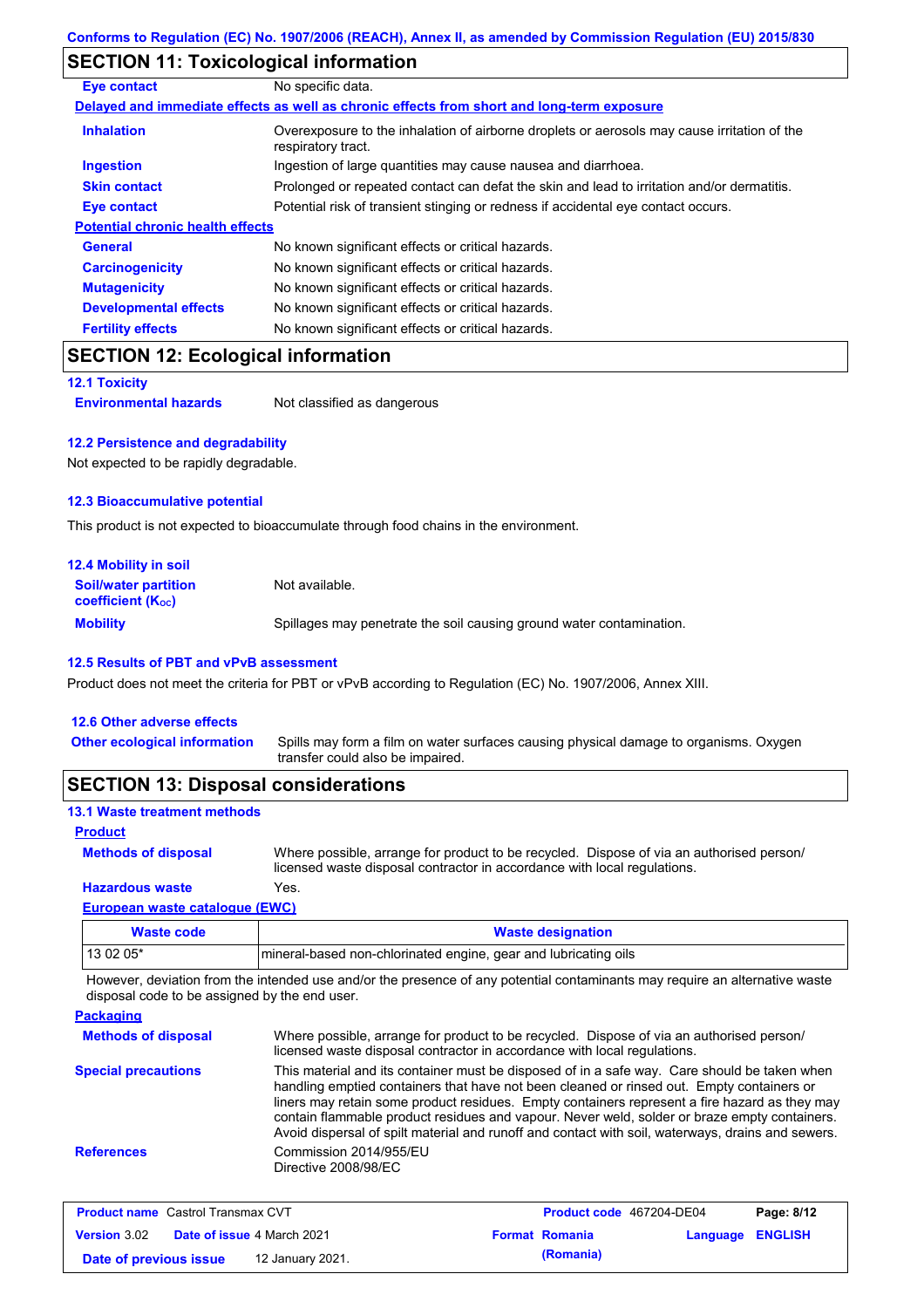#### - - - - - - - - - Not regulated. Not regulated. Not regulated. - - - **SECTION 14: Transport information ADR/RID IMDG IATA 14.1 UN number 14.2 UN proper shipping name 14.3 Transport hazard class(es) 14.4 Packing group ADN Additional information 14.5 Environmental hazards** No. 1988 | No. 1989 | No. 1989 | No. 1989 | No. 1989 | No. 1989 | No. 1989 | No. 1989 | No. 1989 | No. 1989 | Not regulated. - -<br>No. - -

**14.6 Special precautions for user** Not available.

**14.7 Transport in bulk according to IMO instruments**

Not available.

## **SECTION 15: Regulatory information**

**Other regulations REACH Status** The company, as identified in Section 1, sells this product in the EU in compliance with the current requirements of REACH. **15.1 Safety, health and environmental regulations/legislation specific for the substance or mixture EU Regulation (EC) No. 1907/2006 (REACH) Annex XIV - List of substances subject to authorisation Substances of very high concern** None of the components are listed. At least one component is not listed. At least one component is not listed in DSL but all such components are listed in NDSL. All components are listed or exempted. At least one component is not listed. All components are active or exempted. At least one component is not listed. All components are listed or exempted. **United States inventory (TSCA 8b) Australia inventory (AICS) Canada inventory China inventory (IECSC) Japan inventory (ENCS) Korea inventory (KECI) Philippines inventory (PICCS) Taiwan Chemical Substances Inventory (TCSI)** All components are listed or exempted. **Ozone depleting substances (1005/2009/EU)** Not listed. **Prior Informed Consent (PIC) (649/2012/EU)** None of the components are listed. **Annex XIV EU Regulation (EC) No. 1907/2006 (REACH) Annex XVII - Restrictions on the manufacture, placing on the market and use of certain dangerous substances, mixtures and articles** Not applicable.

| <b>Product name</b> Castrol Transmax CVT |  | <b>Product code</b> 467204-DE04   |  | Page: 9/12            |                  |  |
|------------------------------------------|--|-----------------------------------|--|-----------------------|------------------|--|
| <b>Version 3.02</b>                      |  | <b>Date of issue 4 March 2021</b> |  | <b>Format Romania</b> | Language ENGLISH |  |
| Date of previous issue                   |  | 12 January 2021.                  |  | (Romania)             |                  |  |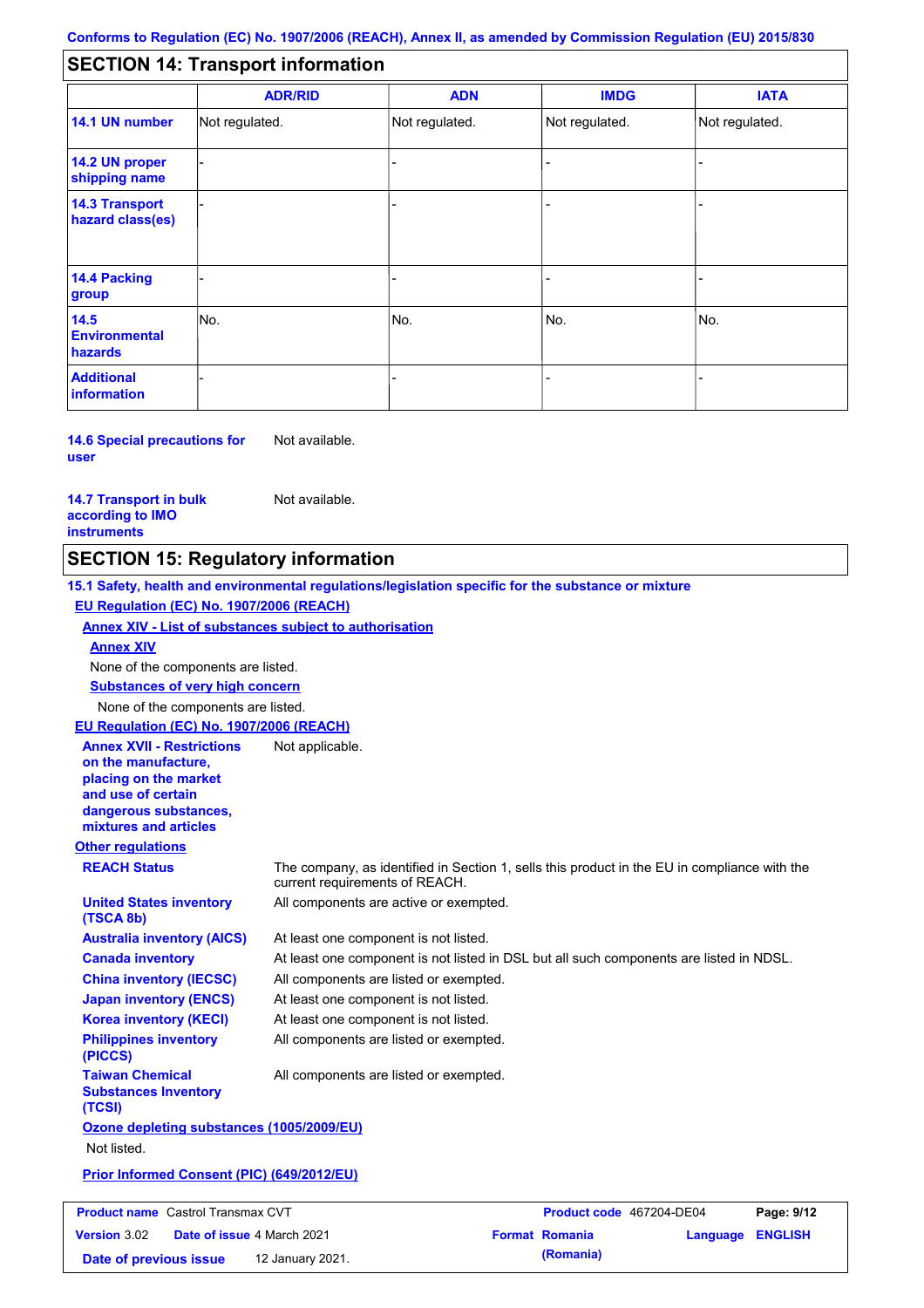# **SECTION 15: Regulatory information**

Not listed.

**EU - Water framework directive - Priority substances**

None of the components are listed.

**Seveso Directive**

This product is not controlled under the Seveso Directive.

| <b>15.2 Chemical safety</b> | A Chemical Safety Assessment has been carried out for one or more of the substances within  |
|-----------------------------|---------------------------------------------------------------------------------------------|
| assessment                  | this mixture. A Chemical Safety Assessment has not been carried out for the mixture itself. |

## **SECTION 16: Other information**

| <b>Abbreviations and acronyms</b> | ADN = European Provisions concerning the International Carriage of Dangerous Goods by                                        |
|-----------------------------------|------------------------------------------------------------------------------------------------------------------------------|
|                                   | Inland Waterway                                                                                                              |
|                                   | ADR = The European Agreement concerning the International Carriage of Dangerous Goods by                                     |
|                                   | Road                                                                                                                         |
|                                   | ATE = Acute Toxicity Estimate                                                                                                |
|                                   | <b>BCF</b> = Bioconcentration Factor                                                                                         |
|                                   | CAS = Chemical Abstracts Service<br>CLP = Classification, Labelling and Packaging Regulation [Regulation (EC) No. 1272/2008] |
|                                   |                                                                                                                              |
|                                   | CSA = Chemical Safety Assessment<br>CSR = Chemical Safety Report                                                             |
|                                   | DMEL = Derived Minimal Effect Level                                                                                          |
|                                   | DNEL = Derived No Effect Level                                                                                               |
|                                   | EINECS = European Inventory of Existing Commercial chemical Substances                                                       |
|                                   | ES = Exposure Scenario                                                                                                       |
|                                   | EUH statement = CLP-specific Hazard statement                                                                                |
|                                   | EWC = European Waste Catalogue                                                                                               |
|                                   | GHS = Globally Harmonized System of Classification and Labelling of Chemicals                                                |
|                                   | IATA = International Air Transport Association                                                                               |
|                                   | IBC = Intermediate Bulk Container                                                                                            |
|                                   | IMDG = International Maritime Dangerous Goods                                                                                |
|                                   | LogPow = logarithm of the octanol/water partition coefficient                                                                |
|                                   | MARPOL = International Convention for the Prevention of Pollution From Ships, 1973 as                                        |
|                                   | modified by the Protocol of 1978. ("Marpol" = marine pollution)                                                              |
|                                   | OECD = Organisation for Economic Co-operation and Development                                                                |
|                                   | PBT = Persistent, Bioaccumulative and Toxic                                                                                  |
|                                   | PNEC = Predicted No Effect Concentration                                                                                     |
|                                   | REACH = Registration, Evaluation, Authorisation and Restriction of Chemicals Regulation                                      |
|                                   | [Regulation (EC) No. 1907/2006]                                                                                              |
|                                   | RID = The Regulations concerning the International Carriage of Dangerous Goods by Rail                                       |
|                                   | RRN = REACH Registration Number                                                                                              |
|                                   | SADT = Self-Accelerating Decomposition Temperature                                                                           |
|                                   | SVHC = Substances of Very High Concern                                                                                       |
|                                   | STOT-RE = Specific Target Organ Toxicity - Repeated Exposure                                                                 |
|                                   | STOT-SE = Specific Target Organ Toxicity - Single Exposure                                                                   |
|                                   | TWA = Time weighted average                                                                                                  |
|                                   | $UN = United Nations$                                                                                                        |
|                                   | UVCB = Complex hydrocarbon substance                                                                                         |
|                                   | VOC = Volatile Organic Compound                                                                                              |
|                                   | vPvB = Very Persistent and Very Bioaccumulative                                                                              |
|                                   | Varies = may contain one or more of the following 64741-88-4 / RRN 01-2119488706-23,                                         |
|                                   | 64741-89-5 / RRN 01-2119487067-30, 64741-95-3 / RRN 01-2119487081-40, 64741-96-4/ RRN                                        |
|                                   | 01-2119483621-38, 64742-01-4 / RRN 01-2119488707-21, 64742-44-5 / RRN                                                        |
|                                   | 01-2119985177-24, 64742-45-6, 64742-52-5 / RRN 01-2119467170-45, 64742-53-6 / RRN                                            |
|                                   | 01-2119480375-34, 64742-54-7 / RRN 01-2119484627-25, 64742-55-8 / RRN                                                        |
|                                   | 01-2119487077-29, 64742-56-9 / RRN 01-2119480132-48, 64742-57-0 / RRN                                                        |
|                                   | 01-2119489287-22, 64742-58-1, 64742-62-7 / RRN 01-2119480472-38, 64742-63-8,                                                 |
|                                   | 64742-65-0 / RRN 01-2119471299-27, 64742-70-7 / RRN 01-2119487080-42, 72623-85-9 /                                           |
|                                   | RRN 01-2119555262-43, 72623-86-0 / RRN 01-2119474878-16, 72623-87-1 / RRN                                                    |
|                                   | 01-2119474889-13                                                                                                             |

**Procedure used to derive the classification according to Regulation (EC) No. 1272/2008 [CLP/GHS]**

| <b>Justification</b>                                                            |  |  |  |
|---------------------------------------------------------------------------------|--|--|--|
|                                                                                 |  |  |  |
| May be fatal if swallowed and enters airways.<br>Causes serious eye irritation. |  |  |  |
| Product code 467204-DE04<br>Page: 10/12                                         |  |  |  |
| <b>ENGLISH</b><br><b>Format Romania</b><br>Language<br>(Romania)                |  |  |  |
|                                                                                 |  |  |  |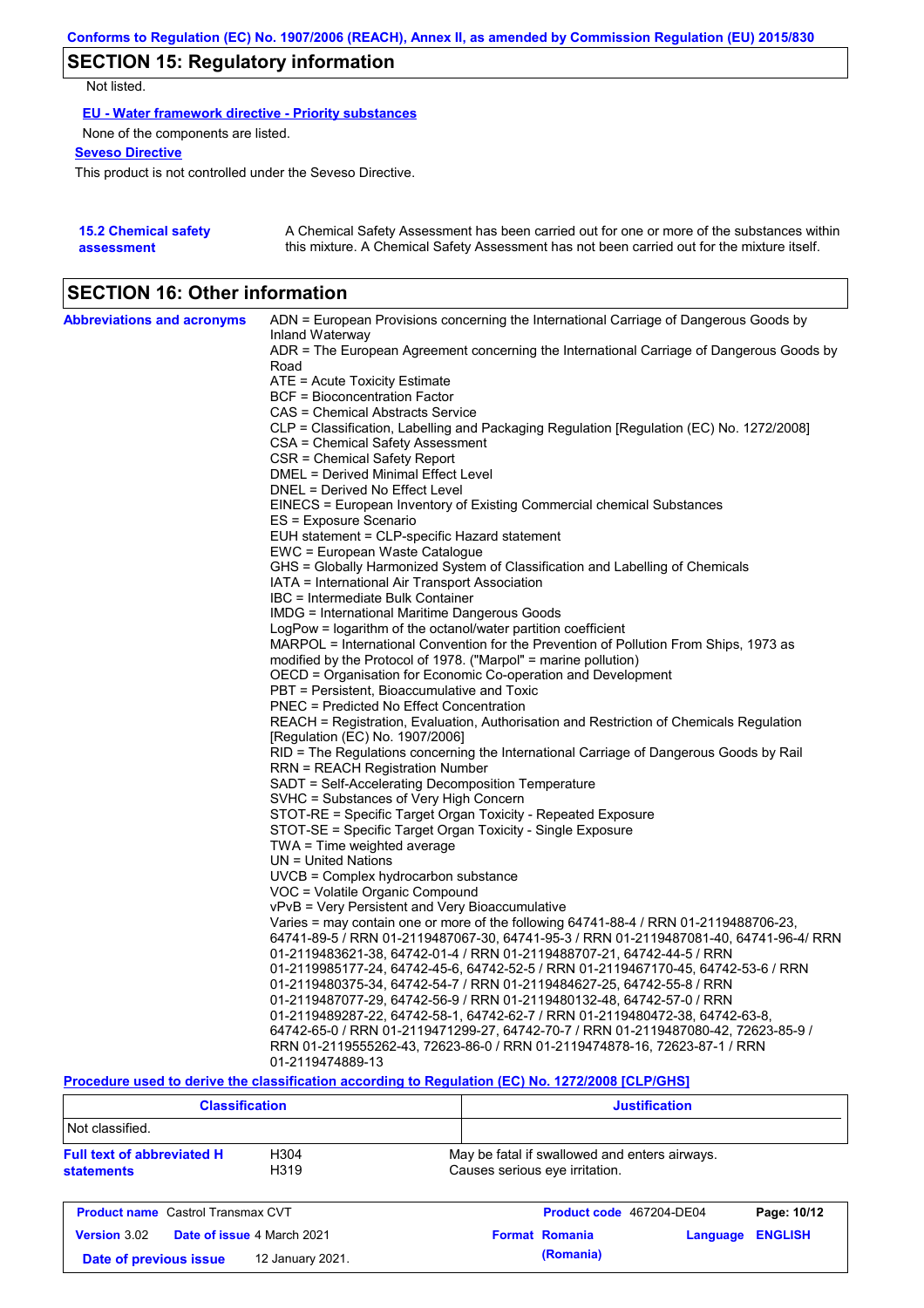### **SECTION 16: Other information**

| <b>Full text of classifications</b><br>[CLP/GHS] | Asp. Tox. 1<br>Eve Irrit. 2 | <b>ASPIRATION HAZARD - Category 1</b><br>SERIOUS EYE DAMAGE/EYE IRRITATION - Category 2 |
|--------------------------------------------------|-----------------------------|-----------------------------------------------------------------------------------------|
| <b>History</b>                                   |                             |                                                                                         |
| Date of issue/ Date of<br><b>revision</b>        | 04/03/2021.                 |                                                                                         |
| Date of previous issue                           | 12/01/2021.                 |                                                                                         |
| <b>Prepared by</b>                               | <b>Product Stewardship</b>  |                                                                                         |
|                                                  |                             |                                                                                         |

### **Indicates information that has changed from previously issued version.**

### **Notice to reader**

All reasonably practicable steps have been taken to ensure this data sheet and the health, safety and environmental information contained in it is accurate as of the date specified below. No warranty or representation, express or implied is made as to the accuracy or completeness of the data and information in this data sheet.

The data and advice given apply when the product is sold for the stated application or applications. You should not use the product other than for the stated application or applications without seeking advice from BP Group.

It is the user's obligation to evaluate and use this product safely and to comply with all applicable laws and regulations. The BP Group shall not be responsible for any damage or injury resulting from use, other than the stated product use of the material, from any failure to adhere to recommendations, or from any hazards inherent in the nature of the material. Purchasers of the product for supply to a third party for use at work, have a duty to take all necessary steps to ensure that any person handling or using the product is provided with the information in this sheet. Employers have a duty to tell employees and others who may be affected of any hazards described in this sheet and of any precautions that should be taken. You can contact the BP Group to ensure that this document is the most current available. Alteration of this document is strictly prohibited.

| <b>Product name</b> Castrol Transmax CVT |  |                                   | <b>Product code</b> 467204-DE04 |                       | Page: 11/12 |                |
|------------------------------------------|--|-----------------------------------|---------------------------------|-----------------------|-------------|----------------|
| <b>Version</b> 3.02                      |  | <b>Date of issue 4 March 2021</b> |                                 | <b>Format Romania</b> | Language    | <b>ENGLISH</b> |
| Date of previous issue                   |  | 12 January 2021.                  |                                 | (Romania)             |             |                |